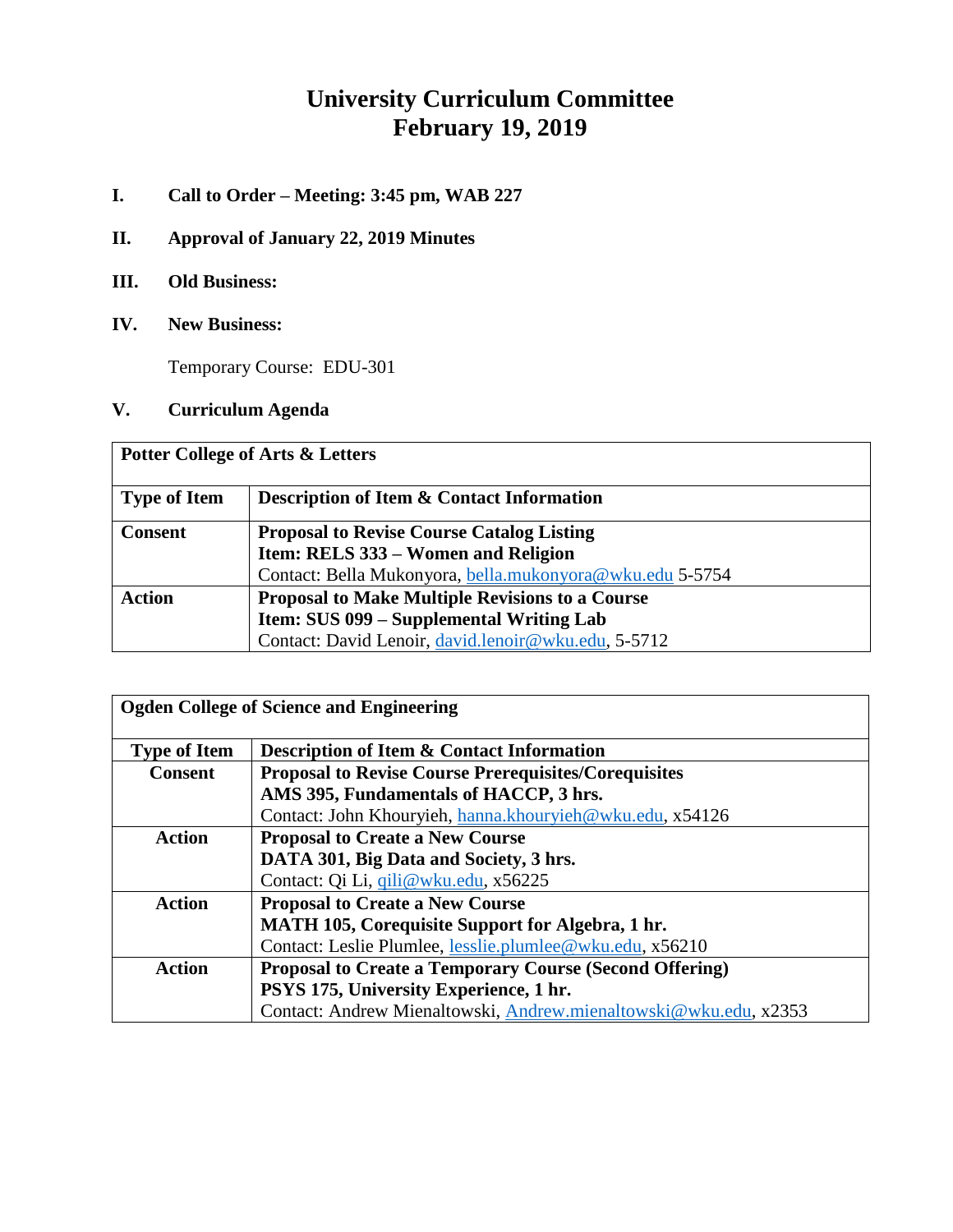## **Potter College of Arts & Letters Philosophy and Religion Department Proposal to Revise Course Catalog Listing (Consent Item)**

Contact Person: Isabel Mukonyora [bella.mukonyora@wku.edu](mailto:bella.mukonyora@wku.edu) phone: 745-5754

#### **1. Identification of course:**

- 1.1 Course prefix RELS 333
- 1.2 Course title: Women and Religion
- 2. **Current course catalog listing:** The examination of primary and secondary sources on women's contributions to western and non-western religious thought.
- **3. Proposed course catalog listing:** An examination of ideas and roles of women in local and global religious traditions, societies and cultures.
- **4. Rationale for revision of the course catalog listing:** The phrase "western and non-western religious thought" is too vague, and rather than draw attention to "primary and secondary" sources used to develop this course, this is an opportunity to highlight the expected learning outcomes of the colonnade program.
- **5. Proposed term for implementation:** next available

#### **6. Dates of prior committee approvals:**

| Department/ Unit: Philosophy and Religion | 11/15/2018 |
|-------------------------------------------|------------|
| Potter College Curriculum Committee       | 01/24/2019 |
| Undergraduate Curriculum Committee        |            |
| University Senate                         |            |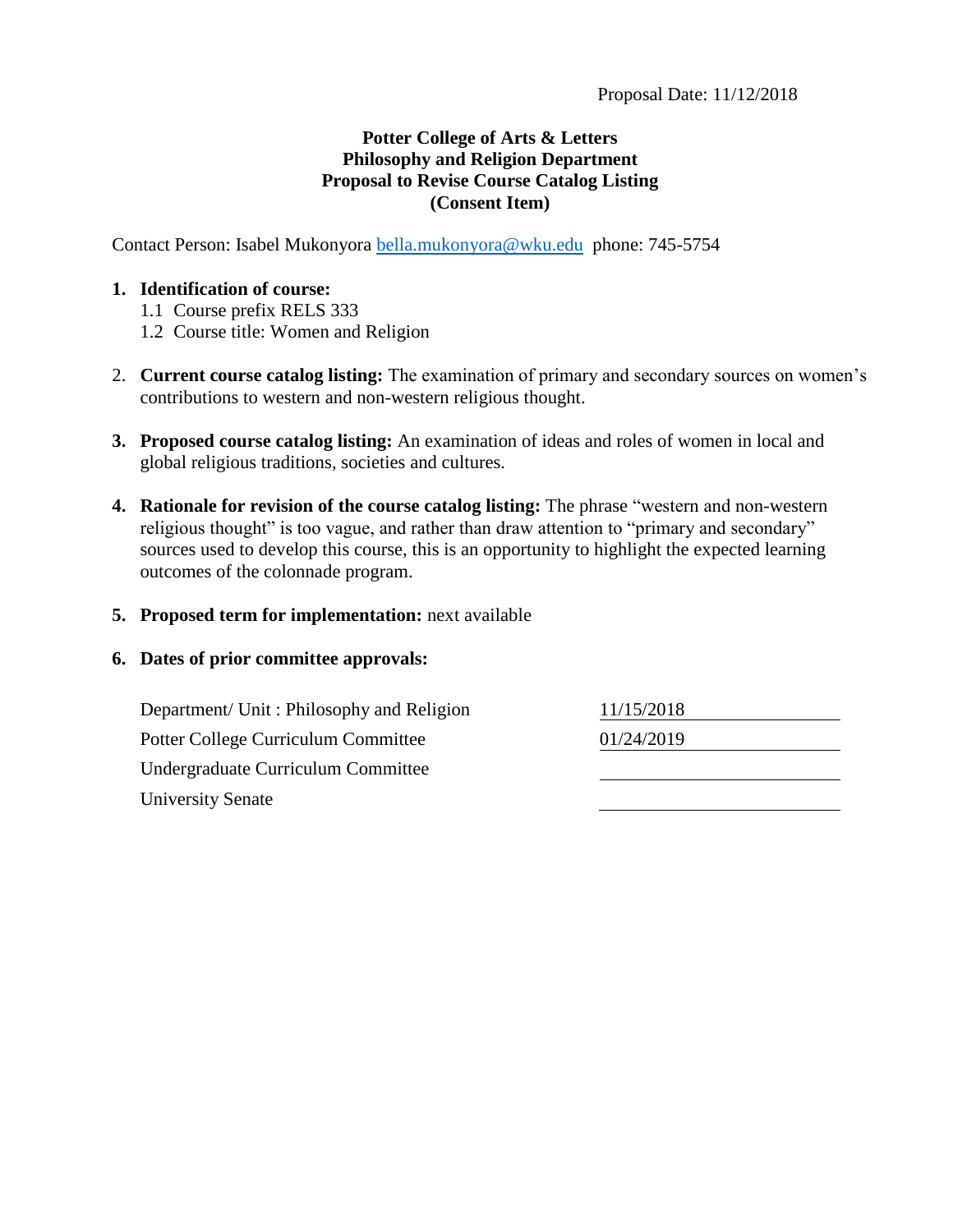## **Potter College of Arts and Letters English Department Proposal to Make Multiple Revisions to a Course (Action Item)**

Contact Person: David LeNoir, [david.lenoir@wku.edu,](mailto:david.lenoir@wku.edu) 5-5712

## **1. Identification of course:**

- 1.1 Current course prefix (subject area) and number: SUS 099
- 1.2 Course title: Supplemental Writing Lab

#### **2. Revise course title: n/a**

- 2.1 Current course title:
- 2.2 Proposed course title:
- 2.3 Proposed abbreviated title:
- 2.4 Rationale for revision of course title:

#### **3. Revise course number:**

- 3.1 Current course number: SUS 099
- 3.2 Proposed course number: ENG 105
- 3.3 Rationale for revision of course number: The School of University Studies has been dismantled, and this particular course has fallen under the purview of the English Department. The SUS prefix is no longer valid. The course is being renumbered at the 100 level to comply with a CPE prohibition on zero-prefix courses.

## **4. Revise course prerequisites/corequisites/special requirements:**

- 4.1 Current prerequisites/corequisites/special requirements: (indicate which) Prerequisite: English ACT score of 15 or below, or equivalent. Corequisite: ENGL 100C.
- 4.2 Proposed prerequisites/corequisites/special requirements: Prerequisite: English ACT score of 17 or below, or equivalent. Corequisite: ENG 100E.
- 4.3 Rationale for revision of course prerequisites/corequisites/special requirements: Prerequisite: The revision would combine two underprepared student populations (students with English ACT scores of 15 or below and those with scores of 17 or 16) into a single group to reflect CPE's designation of readiness, which is an English ACT score of 18 or higher. Corequisite: ENGL 100C no longer exists; ENG 100E is its current equivalent.
- 4.4 Effect on completion of major/minor sequence: Not applicable.

## **5. Revise course catalog listing:**

- 5.1 Current course catalog listing: **SUS 099C. SUPPLEMENTAL WRITING LAB. (1**) *Prerequisite: English ACT score of 15 or below, or equivalent. Corequisite: ENGL 100C.* Students who wish to enroll in ENGL 100C who score below 16 on the ACT must also enroll in SUS 099C, a one-credit hour co-requisite support workshop. Enrollment in ENGL 100C and SUS 099C is at the discretion of the instructor.
- 5.2 Proposed course catalog listing: **ENG 105. SUPPLEMENTAL WRITING LAB. (2)** *Prerequisite: English ACT score of 17 or below, or equivalent. Corequisite: ENG 100E.* A corequisite support course for designated students in ENG 100E. A passing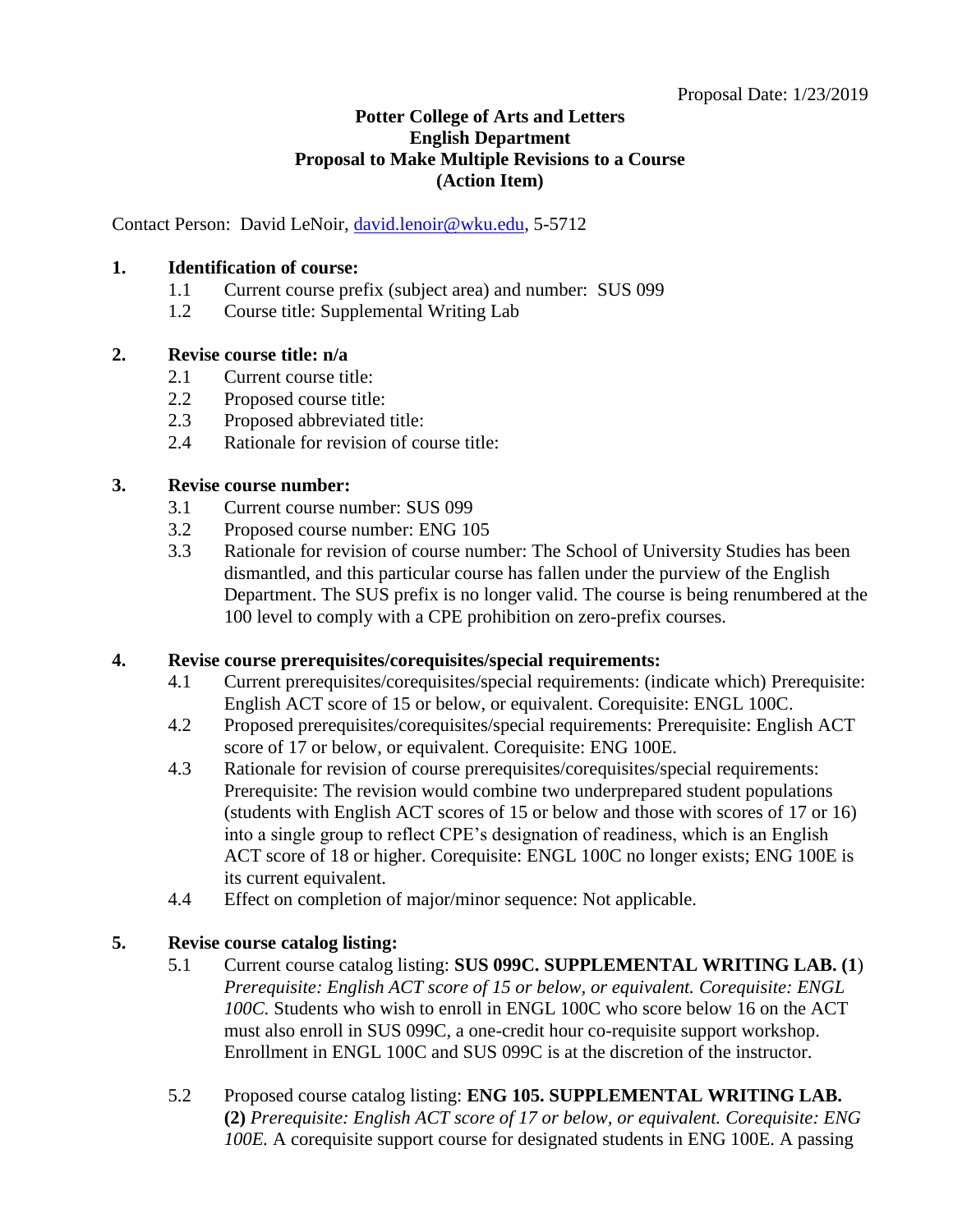grade in this course is required in order to receive a passing grade in the corequisite ENG 100E.

5.3 Rationale for revision of course catalog listing: Changes to the catalog description reflect changes to number, prerequisites, corequisite course prefix, and number of credits, and simplify the description. Four changes are being proposed: 1) The revised catalog listing incorporates current course designations. 2) The number of semester hours is being changed (explained in Section 6). 3) The prerequisite is being updated (as indicated in Section 4.3). 4) Corequisite success is required because the target student population is at risk for attrition. By requiring successful completion of both courses, we expect to prepare students better for persistence as more successful students and writers.

#### **6. Revise course credit hours:**

- 6.1 Current course credit hours: 1
- 6.2 Proposed course credit hours: 2
- 6.3 Rationale for revision of course credit hours: The current 1-hour version of this course has actually been meeting for 2 contact hours. This change does not reflect any change in course content, purpose, or objectives. Instead, the move to 2 hours more accurately reflects the commitment of the students and more realistically reflects the institution's monetary investment in the course as it has evolved.

University College, utilizing a grant, developed SUS 099 as a corequisite course to accompany enrollment in ENGL 100C. They initially designed the course as a onecontact-hour augmentation for ENGL 100C, but after finding unsatisfactory results, redesigned the course to include two contact hours, which they found to be significantly more successful. Put simply, the deficits of underprepared writers cannot be adequately serviced by a minimalist approach; the complex and deeply ingrained skills of successful writers develop over time and with persistence. We cannot hope to compensate for a failure of years of prior writing instruction in a single semester without a heavy emphasis on instructional contact.

Another factor which influenced this proposal is the current Comprehensive Academic Program Evaluation (CAPE), which has driven home the need for a careful recognition of university resources. In the University College's previous model, SUS 099 students were receiving two contact hours but paying tuition for only one hour. In addition to that disparity, they were also receiving the services of imbedded tutors. The proposed course would render a more accurate reflection of such analytics as SCHP and FTE.

#### **7. Revise schedule type: n/a**

- 7.1 Current schedule type:
- 7.2 Proposed schedule type:
- 7.3 Rationale for revision of schedule type:

#### **8. Revise grade type:**

- 8.1 Current grade type: Letter grade
- 8.2 Proposed grade type: Pass/Fail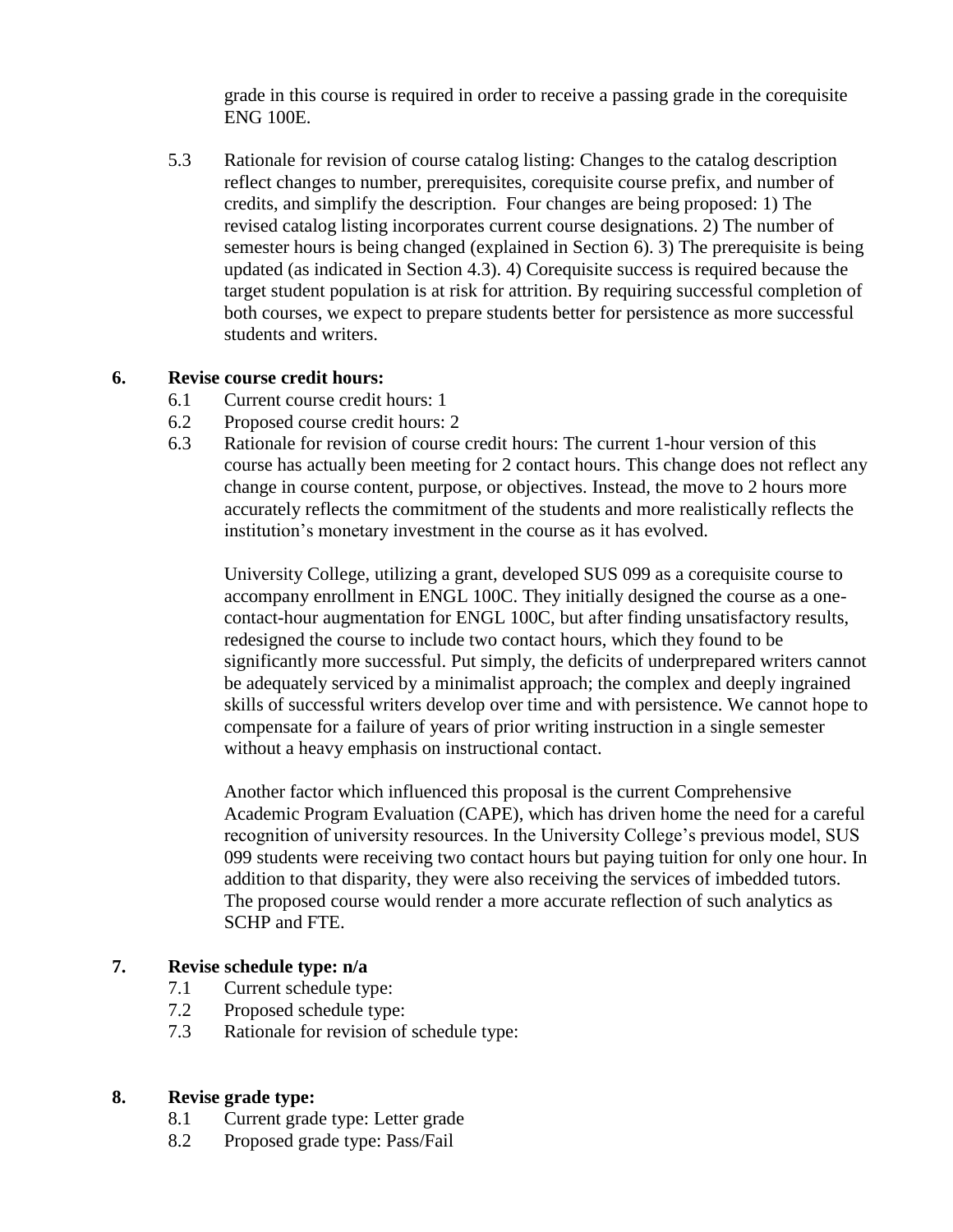8.3 Rationale for revision of grade type: The shift to a Pass/Fail format serves two purposes: 1) To emphasize for the student the relationship of this course as support for ENG 100E rather than as a separate class. 2) To assuage concerns that these two additional hours might skew students' GPAs inappropriately.

# **10. Proposed term for implementation: 201930**

## **11. Dates of prior committee approvals:**

| Department/ Unit English            | 01/24/2019 |
|-------------------------------------|------------|
| Potter College Curriculum Committee | 01/24/2019 |
| Undergraduate Curriculum Committee  |            |
| <b>University Senate</b>            |            |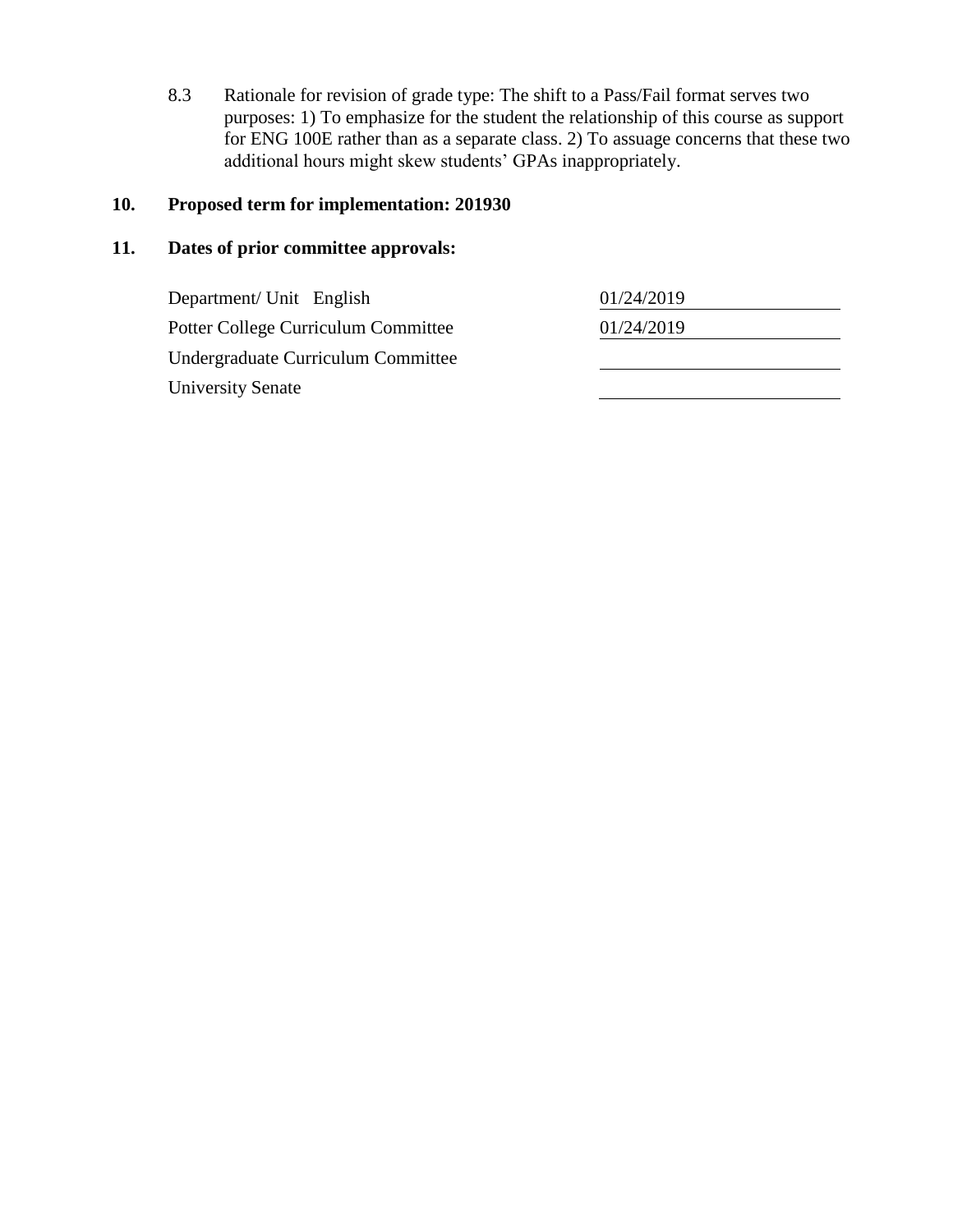#### **Ogden College of Science & Engineering School of Engineering & Applied Sciences Proposal to Revise Course Prerequisites/Corequisites (Consent Item)**

Contact Person: John Khouryieh, hanna.khouryieh@wku.edu, 270-745-4126

#### **1. Identification of course:**

- 1.3 Course prefix (subject area) and number: AMS395
- 1.4 Course title: Fundamentals of HACCP

#### **2. Current prerequisites/corequisites/special requirements: AMS301**

**3. Proposed prerequisites/corequisites/special requirements: Junior Standing** 

#### **4. Rationale for the revision of prerequisites/corequisites/special requirements:**

The Hazard Analysis and Critical Control Point (HACCP) system is a food safety management program that is implemented to prevent food safety problems from occurring rather than trying to identify them after they are present. The course content does not require the knowledge of the science of food.

Below are some examples of universities that offer this course without a prerequisite: Cornel University, North Carolina State University, University of Florida, Pennsylvania State University, Iowa State University, Kansas State University, Texas A&M University, University of Arkansas

#### **5. Effect on completion of major/minor sequence:**

This will allow students to be able to continue on their appropriate matriculation through the Food Processing & Technology Certificate program.

#### **6. Proposed term for implementation: Summer 2019**

#### **7. Dates of prior committee approvals:**

| School of Engineering and Applied Sciences | 12/07/2018 |  |
|--------------------------------------------|------------|--|
| Ogden College Curriculum Committee         | 2/7/19     |  |
| Undergraduate Curriculum Committee         |            |  |
| <b>University Senate</b>                   |            |  |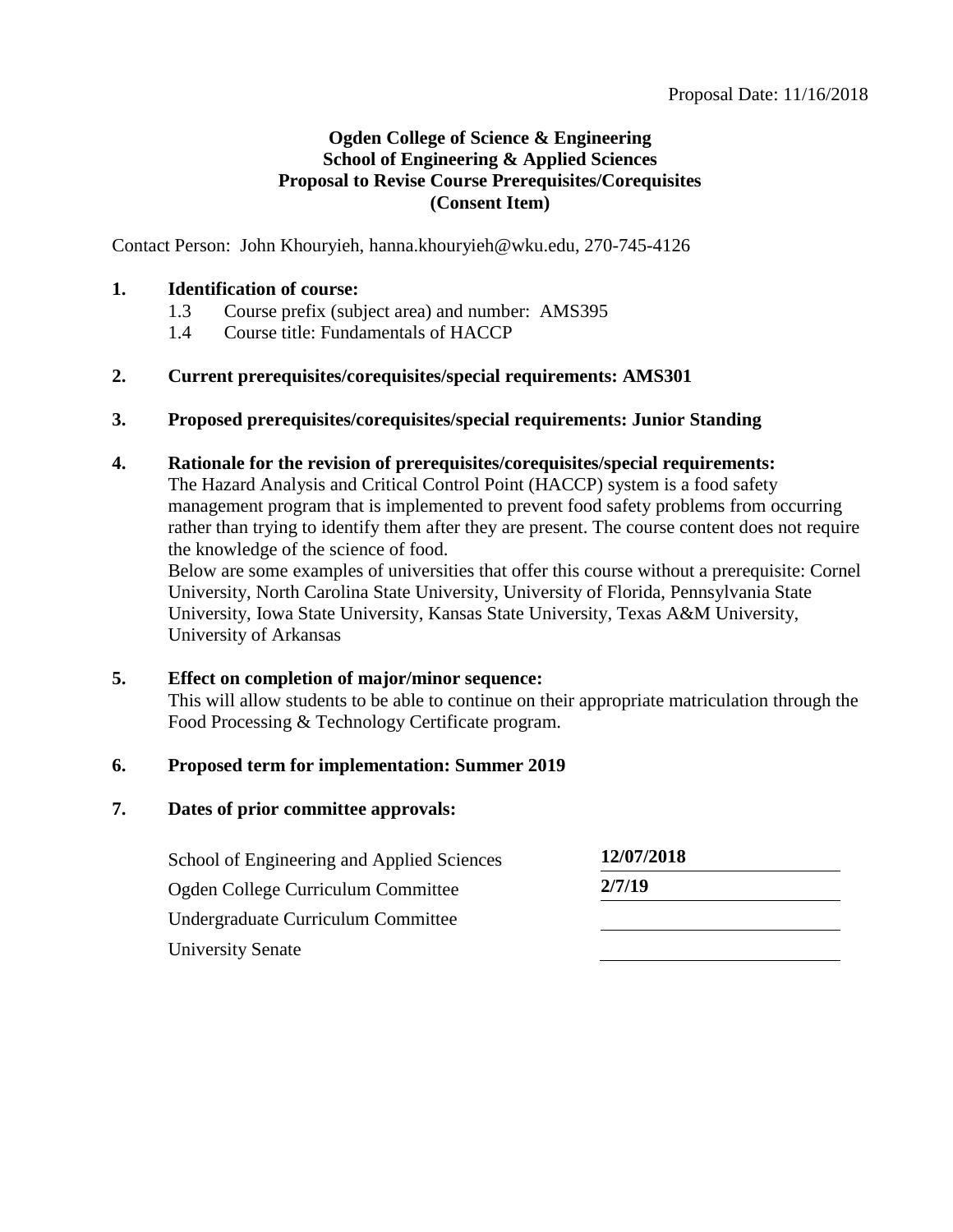## **(Action Item)**

**Proposal to Create a New Course: DATA 301 Ogden College Department/Unit: School of Engineering & Applied Sciences**

#### **Section 1: Proponent Contact Information**

**1.1 Name/Title:** Qi Li/Associate Professor **1.2 Email address:** qi.li@wku.edu **1.3 Phone #** (270)7456225

#### **Section 2: Course Catalog Information**

- **2.1 Course prefix (subject area) and number:** DATA 301
- **2.2 Course CIP code:** 11.0802
- **2.3 Course title:** Big Data with its Applications
- **2.4 Abbreviated Course title:** Big Data with its Applications
- **2.5 Credit hours/Variable credit:** 3
- **2.6 Repeatability:** N/A
- **2.7 Course Term: Is this course intended to span more than a single term?**

YES NO

- **2.8 Course Catalog Description:** The course examines how an individual, company, or organization interacts with a system of big data including i) data collection (policy and mechanisms), ii) data protection, iii) data analytics, and iv) inference and decision making. Case studies of big data are drawn from areas such as politics, social network, humanities, and healthcare.
- **2.9 Prerequisite:** Completion of Colonnade quantative reasoning course and 21 hours of Foundations & Explorations courses.
- **2.10 Additional Enrollment Requirements:** N/A
- **2.11 Other Special Course Requirements:** N/A
- **2.12 Grade Type:** A-F
- **2.13 Schedule Type:** Lecture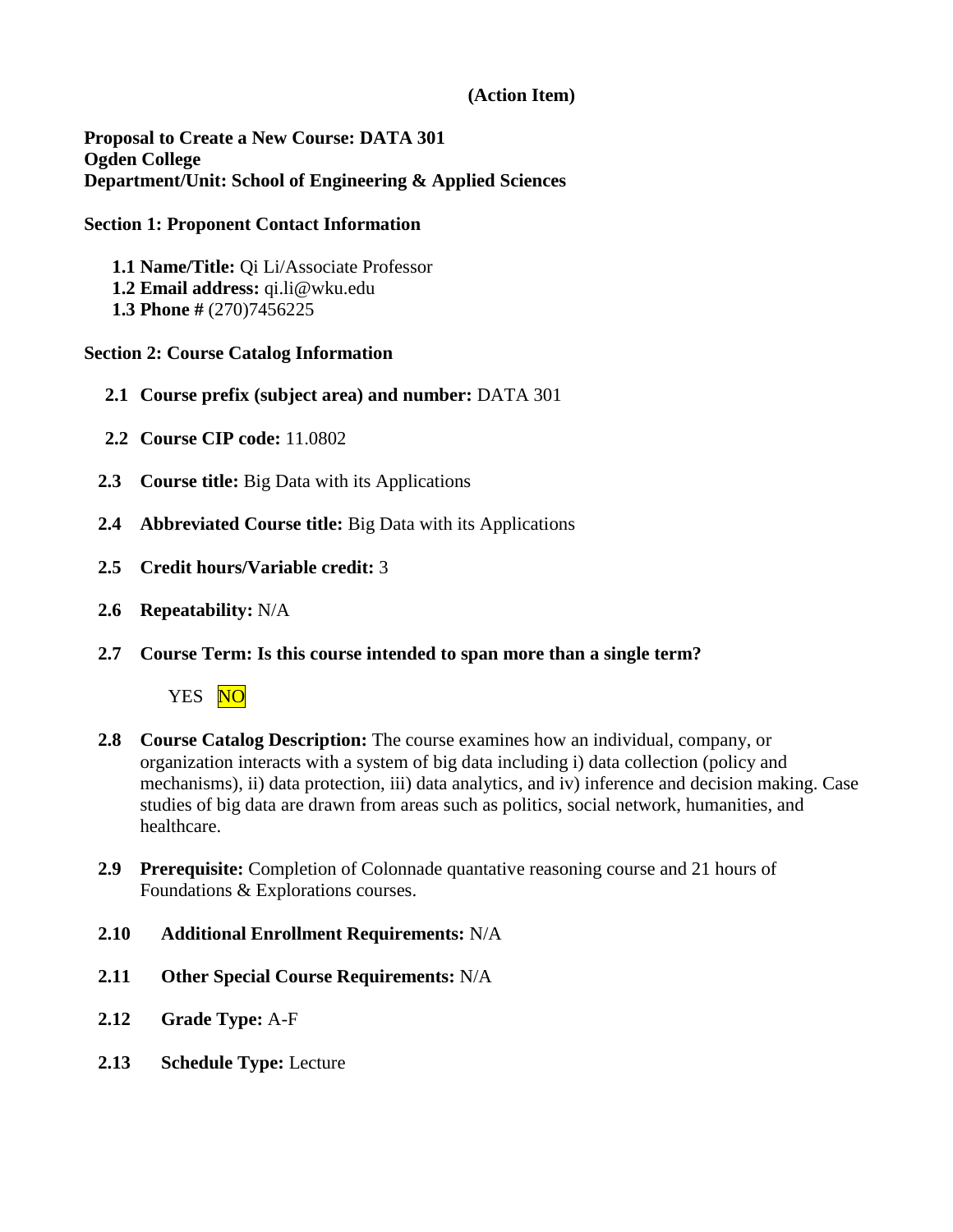## **Section 3: Description of proposed course**

**3.1 Course Content Summary:** Students will understand interactions between big data and society and ways big data is reshaping society, such as humanities, politics, public health, individual privacy, etc. Students will also understand the role of data analytics in big data. Data analysis is more than a tool. With the support of data analytics, people can create intelligent environments that react intelligently to the presence of and activities of human beings.

## **3.1 Learning Outcomes:**

Upon completion of the course, students will be able to

- Understand how individuals, companies and organizations use big data.
- Analyze how a system of big data evolves along with the development of technologies and the increasing influence on various areas.
- Analyze how technologies are integrated to build the infrastructure of big data.
- Compare the study of data collection policy and the analysis of a data-driven decision making system.
- Specify the tradeoff between quantity and quality of data.
- Analyze benefits and challenges of using big data.
- Evaluate how context knowledge helps generate reasonable inference and personal or organizational decisions.
- Understand the ethical implication of big data on society.
- **3.2 Assessment/Evaluation:** Students will complete a series of homework assignments, group discussion assignments and written tests.

#### **Section 4: Rationale**

**4.1 Reason for developing this proposed course**: The term big data was introduced from the discipline of Computer Science, while it has been widely used in many other disciplines. This course will give students experience to analyze how an individual and company/organization are interacted with a system of big data from multi-discipline perspectives. Students will learn how to apply qualitative reasoning and quantitative methods to examine interaction between big data and individuals, which in turn help them adapt to the transformative society.

#### **4.2 Relationship to similar courses offered by other university departments/units:**

- Do any other courses already being offered by other university departments/units share content with this proposed course? **YES** NO
- Are any of the proposed pre/co-requisites for this course offered by another university department/unit? YES NO
- If the answer to both questions is NO, simply proceed to item 5.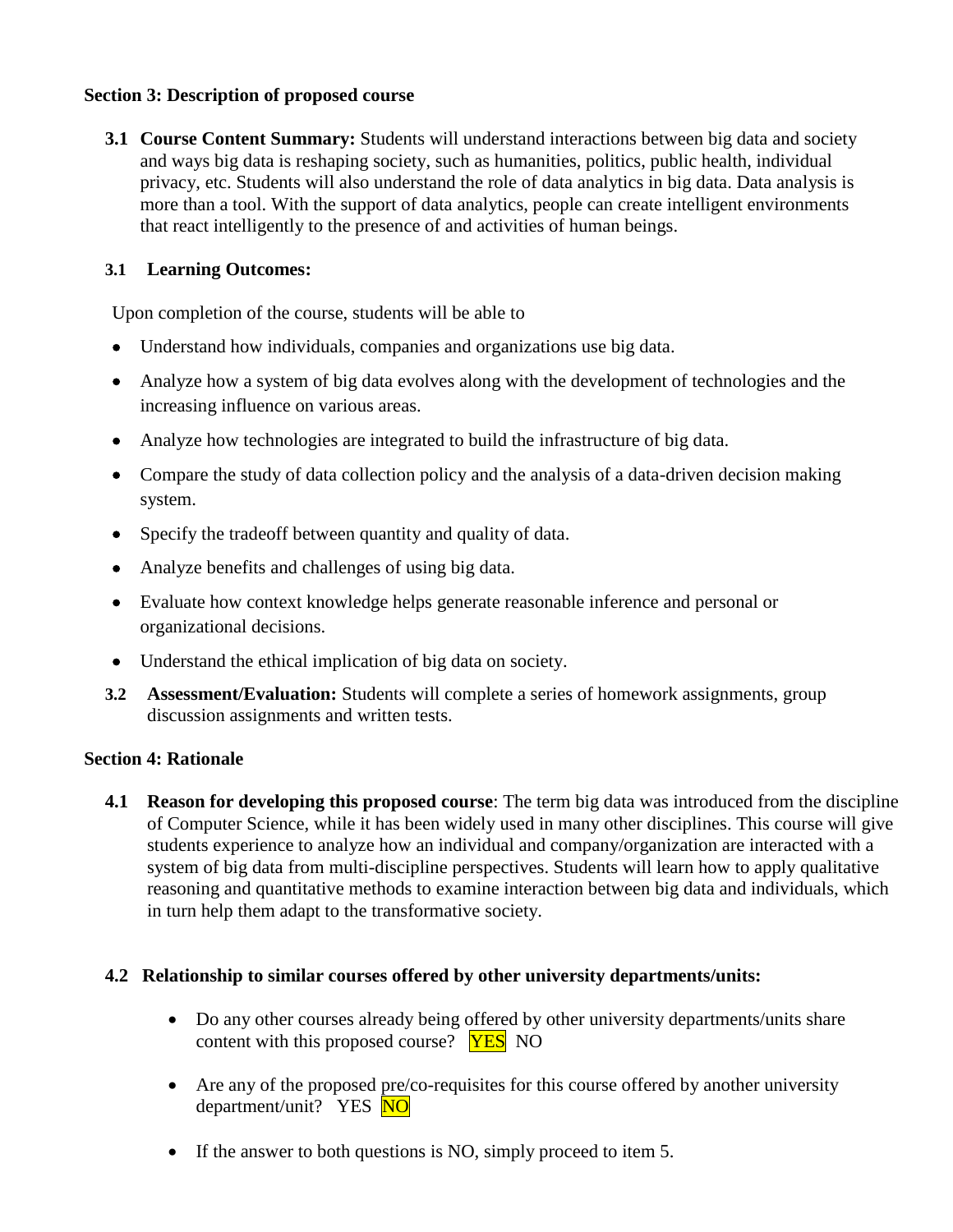If the answer to either of those questions is YES, indicate here who in the affected departments/units was consulted, and the dates of those consultations: Dr. Mark Ciampa and Dr. Ray Blankenship in CIS were consulted in 01/10/2019

## **Section 5: Projected Enrollments/Resources**

- **5.1 How many students per section are expected to enroll in this proposed course?** 40
- **5.2 How many sections of this course per academic year will be offered?** 1
- **5.3 How many students per academic year are expected to enroll?** 40
- 5.4 **How were these projections calculated? Explain any supporting evidence/data you have for arriving at these projections:** Big data has been quickly emerging to different disciplines and there is a high demand of workforce on big data. For example, Indeed, a online job hunting company, lists 64668 jobs on Sep 28, 2018.
- 5.5 Proposed method of staffing: Current staffing is sufficient.
- 5.6 Instructional technology resources: The unit's current instructional technology resources sufficient to support this course.
- **5.7** Library resources: Will this proposed course require the use of library resources (books, journals, reference materials, audio-visual materials, electronic databases, etc.)? YES  $\overline{NO}$

## **Section 6: Proposed term for implementation:** Fall 2019

**Section 7: Supplemental Documentation (Optional): If needed, append any supplemental documentation here.**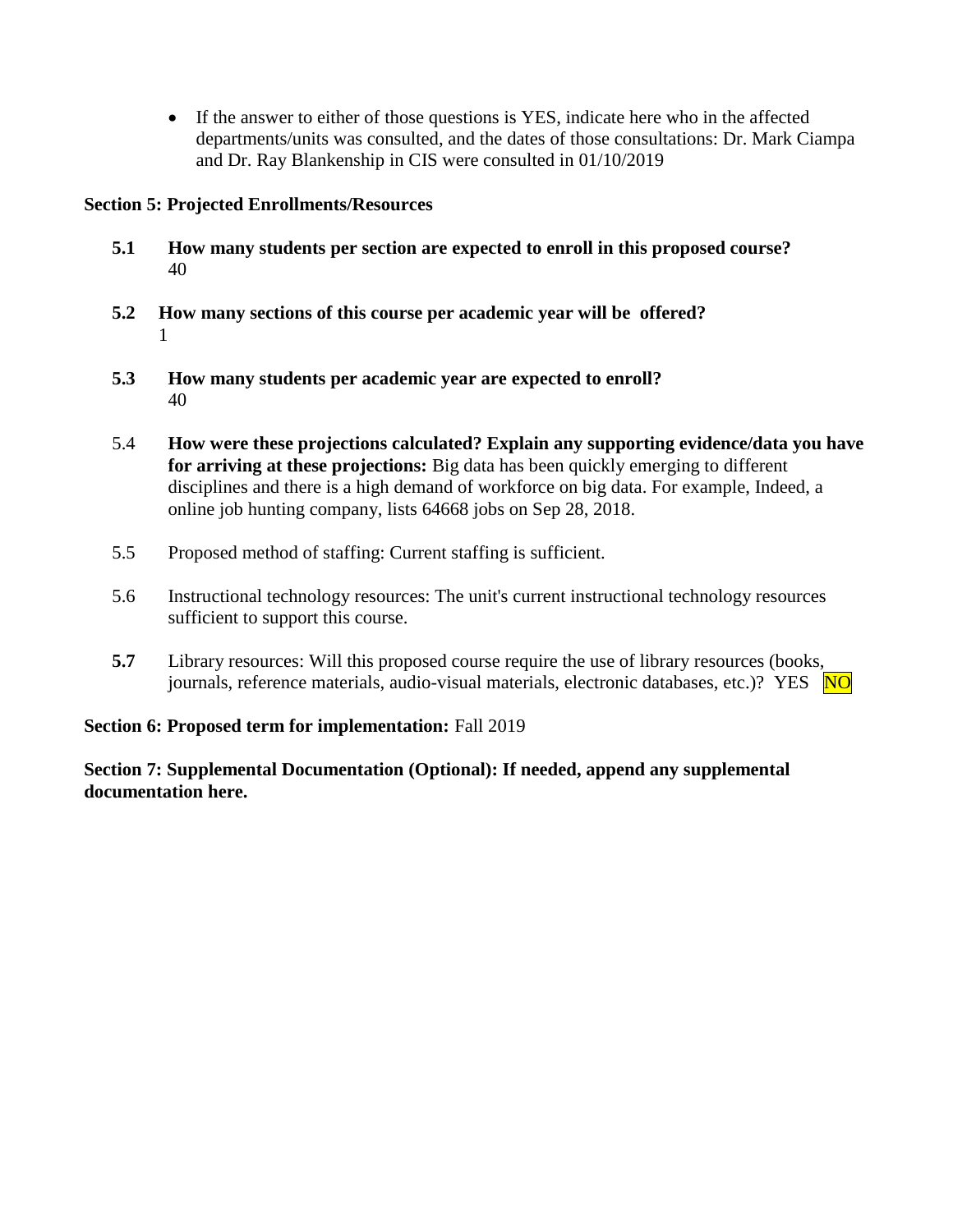## **(Action Item)**

**Proposal to Create a New Course:** MATH 105: Corequisite Support for Algebra **Ogden College Department/Unit:** Mathematics

#### **Section 1: Proponent Contact Information**

- **1.1 Name/Title: Leslie Plumlee**
- **1.2 Email address: [leslie.plumlee@wku.edu](mailto:leslie.plumlee@wku.edu)**
- **1.3 Phone #: 270-745-6210**

#### **Section 2: Course Catalog Information**

- **2.1 Course prefix (subject area) and number:** MATH 105
- **2.2 Course CIP code:** 27.0101
- **2.3 Course title:** Corequisite Support for Algebra
- **2.4 Abbreviated Course title:** Coreq Support for Algebra
- **2.5 Credit hours/Variable credit:** 1
- **2.6 Repeatability:** N/A
- **2.7 Course Term: Is this course intended to span more than a single term?**



- **2.8 Course Catalog Description:** Corequisite support for students in Math 115C, Math 116C, or Math 123. Topics include functions, graphs and fundamental concepts of algebra.
- **2.9 Prerequisite/Corequisites/Restrictions:** Corequisites: One of the following: (MA 115C or MA 116C) and (Math ACT <20 and MPE <12) or MATH 123 and (Math ACT <22 and MPE  $<14$ )
- **2.10 Additional Enrollment Requirements:** N/A
- **2.11 Other Special Course Requirements:** Exams for this course will be administered outside the scheduled class time.
- **2.12 Grade Type:** Standard
- **2.13 Schedule Type:** Lab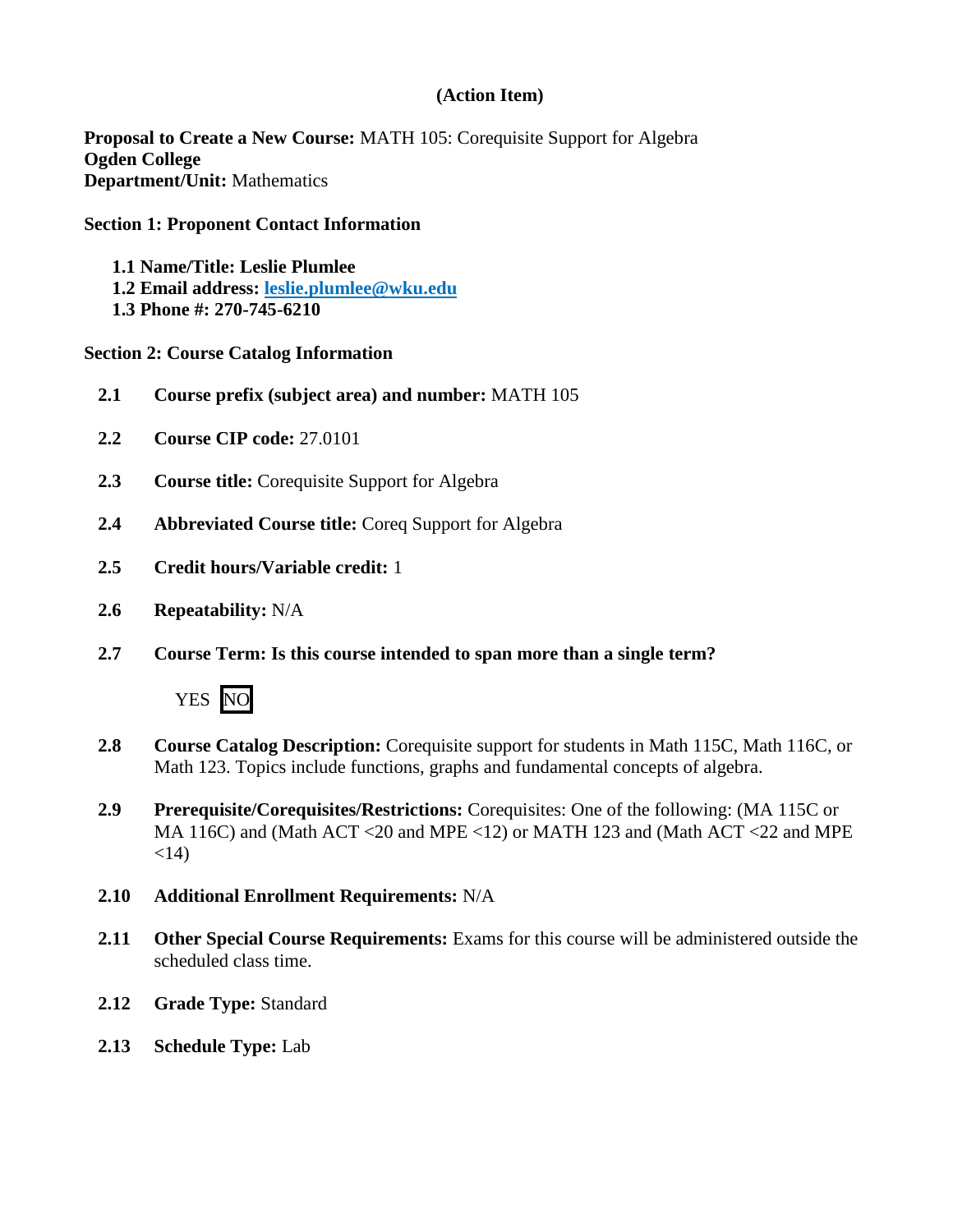#### **Section 3: Description of proposed course**

- **3.1 Course Content Summary:** This course will build basic to intermediate algebra skills via adaptive learning software, with classroom support from graduate students in Mathematics.
- **3.2 Learning Outcomes:** Upon successful completion of this course, students should be able to:
	- Solve linear and quadratic equations
	- Solve linear and absolute value inequalities
	- Write and graph linear equations with two variables
	- Factor algebraic expressions
	- Evaluate polynomials and perform polynomial operations
	- Evaluate a function for a specified value
	- Perform operations with rational expressions
	- Write a radical in simplest radical form
- **3.3 Assessment/Evaluation:** Students will progress through adaptive learning software to develop skills. When their work indicates mastery of assigned topics, the students will take proctored exams to verify that mastery has been achieved.

#### **Section 4: Rationale**

**4.1 Reason for developing this proposed course:** Formerly, students who lacked the necessary preparation (as determined by an inadequate standardized test score) for admission to MATH 115, MATH 116, MATH 123 would enroll in Basic Algebra (DMA 055C) or Intermediate Algebra (DMA 096C) for remediation. Pursuant to the Council on Post-Secondary Education directive that freshmen be admitted directly into credit-bearing courses, this option will no longer exist as of Fall 2019. This course will provide developmental-level remediation to students concurrent with their enrollment in the credit-bearing 100 level courses.

## **4.2 Relationship to similar courses offered by other university departments/units:**

- Do any other courses already being offered by other university departments/units share content with this proposed course? YES NO
- Are any of the proposed pre/co-requisites for this course offered by another university department/unit? YES NO

#### **Section 5: Projected Enrollments/Resources**

- **5.1 How many students per section are expected to enroll in this proposed course?** 30
- **5.2 How many sections of this course per academic year will be offered?** 15
- **5.3 How many students per academic year are expected to enroll?** 400-500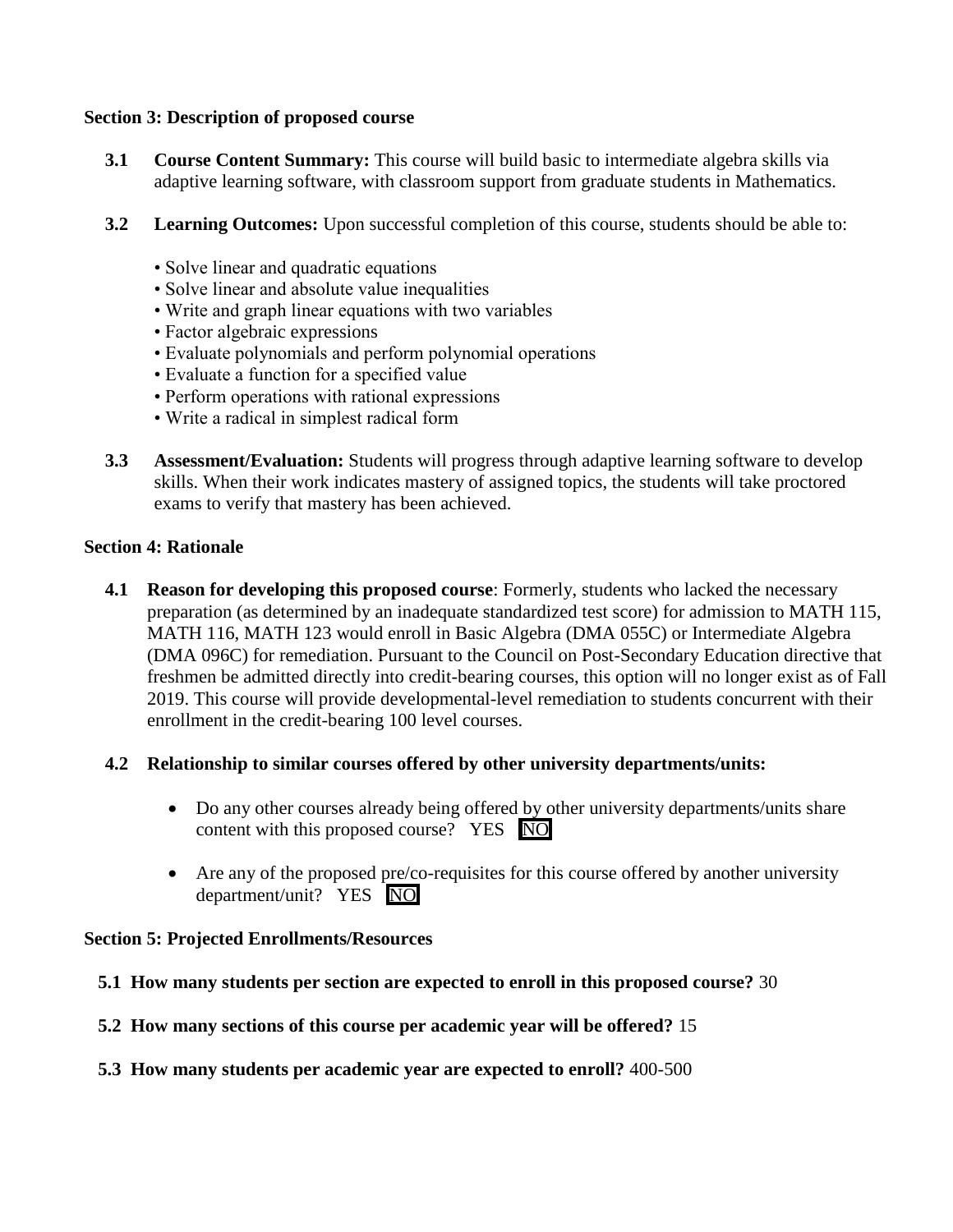- **5.4 How were these projections calculated? Explain any supporting evidence/data you have for arriving at these projections.** Enrollment trends in DMA 055C and DMA 096C for the past three academic years were used for estimation.
- **5.5 Proposed method of staffing:** The lab sections will be staffed with Mathematics Graduate Assistants with oversight by a designated faculty member. Funding for additional graduate assistantships is being requested through Ogden College.
- **5.6 Instructional technology resources:** The department currently has one classroom equipped with 30 desktop computers, which will house this course. If enrollments exceed initial estimates, access to additional classrooms with computers may be needed.
- **5.7 Library resources:** Will this proposed course require the use of library resources (books, journals, reference materials, audio-visual materials, electronic databases, etc.)? YES NO

## **Section 6: Proposed term for implementation:** Fall 2019

## **Section 7: Supplemental/Supporting Documentation**: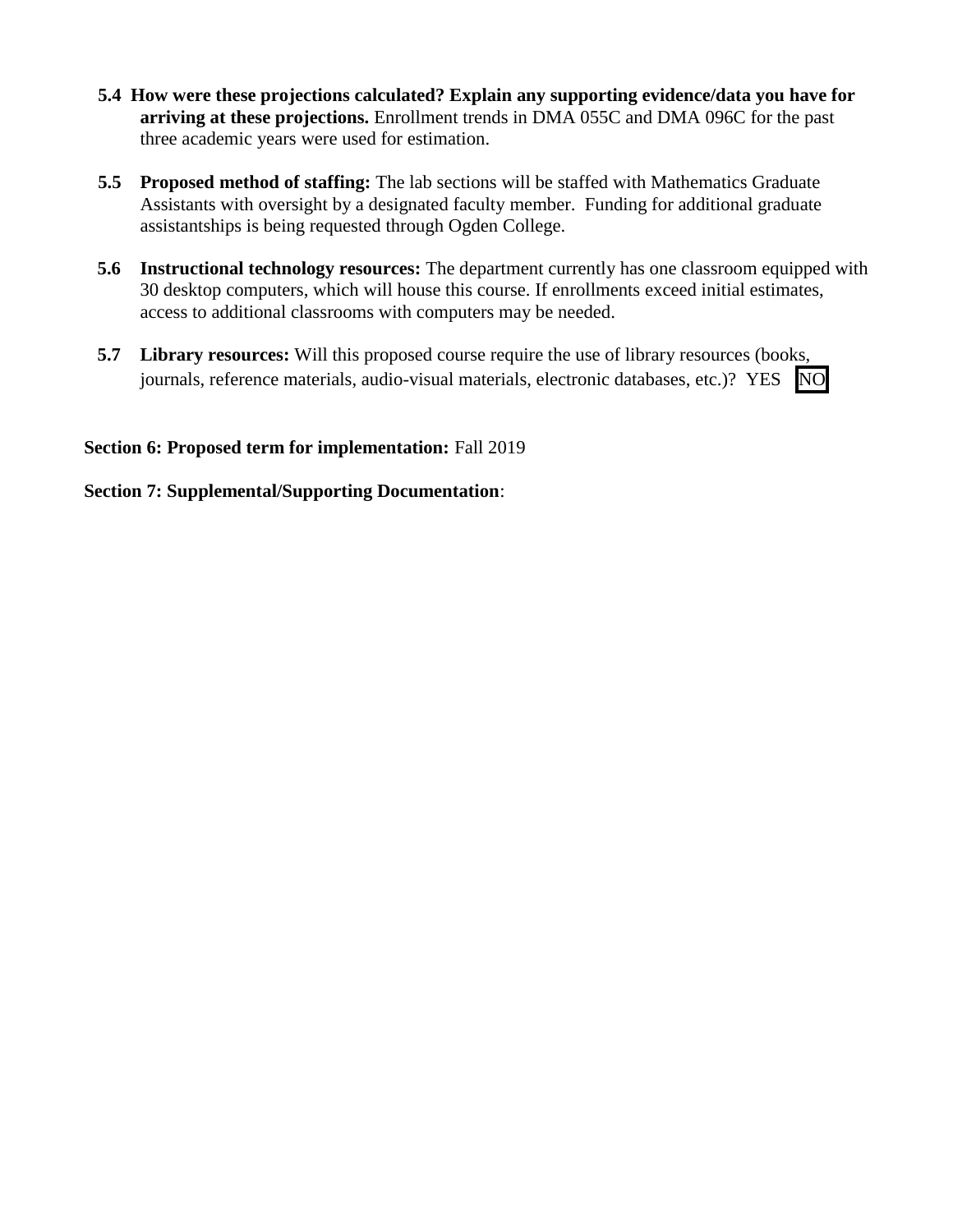## **Ogden College of Science and Engineering Department of Psychological Sciences Proposal to Create a Temporary Course (Action Item - Second Offering)**

Contact Person: Andrew Mienaltowski, [andrew.mienaltowski@wku.edu,](mailto:andrew.mienaltowski@wku.edu) (270) 745-2353

## **7. Identification of proposed course:**

- 1.5 Course prefix (subject area) and number: PSYS 175
- 1.6 Course title: University Experience
- 1.7 Abbreviated course title: PSYS UNIV EXPERIENCE (maximum of 30 characters or spaces)
- 1.8 Credit hours: 1
- 1.9 Schedule type: Seminar
- 1.10Prerequisites/corequisites: None
	- 1.10.1 Restrictions: For beginning college freshmen or transfer students with fewer than 36 semester hours of credit
- 1.11Grade type: Standard letter grade
- 1.12 Course description: Transition to university experience for Psychological Science majors. Topics include learning skills, campus resources, research tools, exploration of majors, specializations within discipline, career trends, and professional development.

#### **8. Rationale**

- 2.1 Reason for offering this course on a temporary basis:
	- Courses like UC 175 provide academic programs with an opportunity to impart useful information to undergraduates that can benefit students as they transition to university experiences, including choosing academic tracks, considering future career directions, and utilizing campus resources to stay connected to the academic program. This is vital to the psychological sciences, as students have many possible tracks of study to select from while making progress toward a career. Because of the curriculum freeze, an application for a new course was not viewed as prudent. Such a proposal would be routed through the appropriate curriculum channels after the freeze pending CAPE.
- 2.2 Relationship of the proposed course to courses offered in other academic units: No other department was consulted. Students who complete this course would not take a university experience course offered by other units.

## **9. Description of proposed course**

9.1 Course content outline

The proposed course will be offered in seminar format; students will attend for one hour per week and learn about a variety of topics that are relevant to their orientation to the university as a psychological science student. Topics to be discussed include, but are not limited to:

- Professional training tracks within the psychological sciences
- Development of a personal plan for academic success
- Utilization of campus information technology
- Navigation of campus resources, from library to student organizations
- Financial considerations within discipline-specific training
- Student engagement through internships and research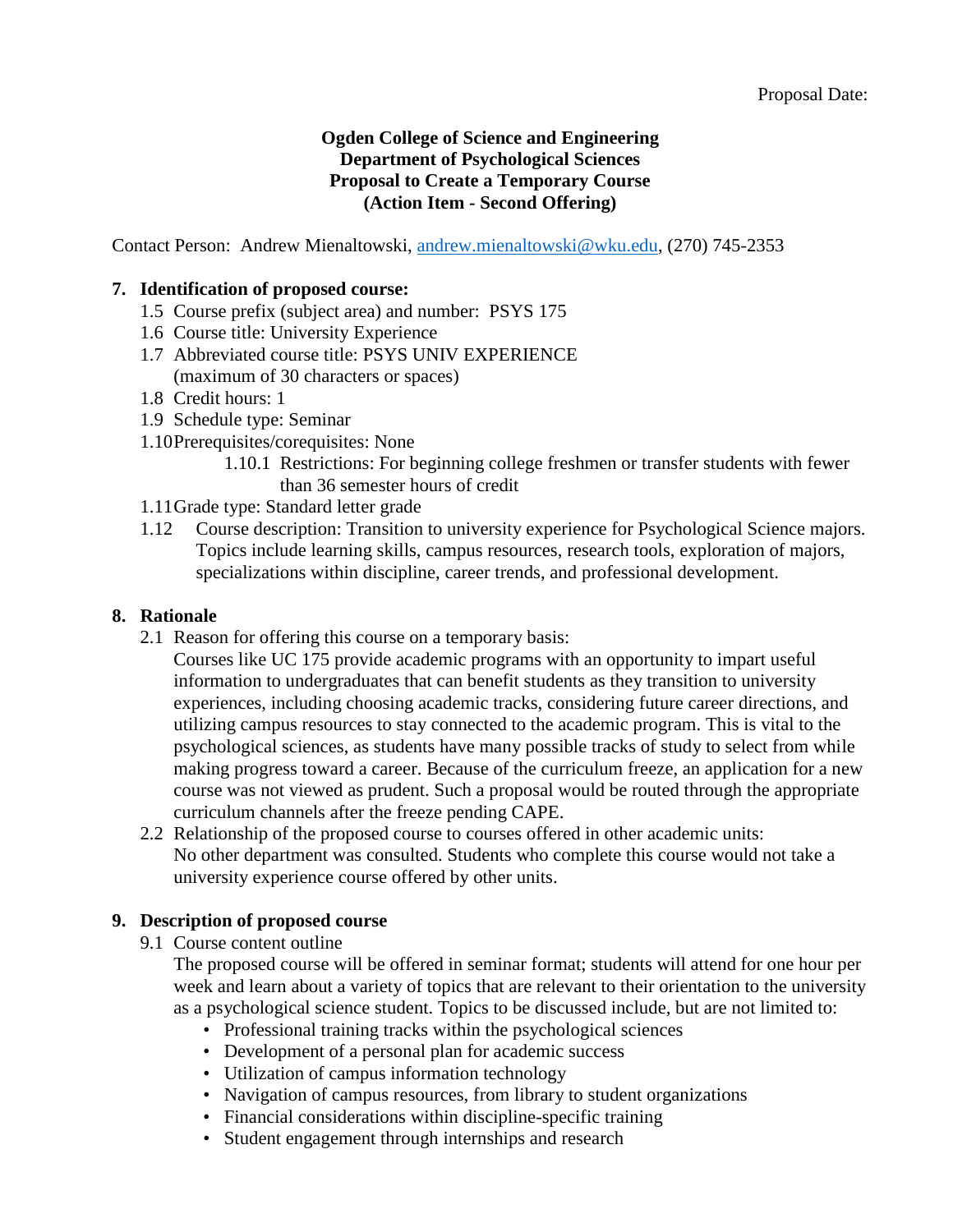- Identity development and maintenance as a professional in the psychological sciences
- Orientation to scientific discovery
- The scientist-practitioner model
- Preparation for careers in psychological science
- 9.2 Tentative text(s)

Kuther, T. L. (2015). *The Psychology Major's Handbook, 4th ed*. Wadsworth. Dunn, D. S., & Halonen, J. S. (2016). *The Psychology Major's Companion: Everything You Need to Know to Get Where You Want to Go*. Worth.

#### **10. Second offering of a temporary course (if applicable)**

10.1Reason for offering this course a second time on a temporary basis:

Would like to have the course on the Fall schedule for incoming freshmen to register for. Adding a new course would not be done until after the curriculum freeze has been lifted.

- 10.2Term course was first offered: Fall 2018
- 10.3Enrollment in first offering: 24 students registered for this course in Fall 2018

#### **11. Term of Implementation: Fall 2019**

#### **12. Dates of review/approvals:**

| Department of Psychological Sciences         | 2/1/19 |  |
|----------------------------------------------|--------|--|
| Dean, Ogden College of Science & Engineering | 2/7/19 |  |
| Office of the Provost                        |        |  |